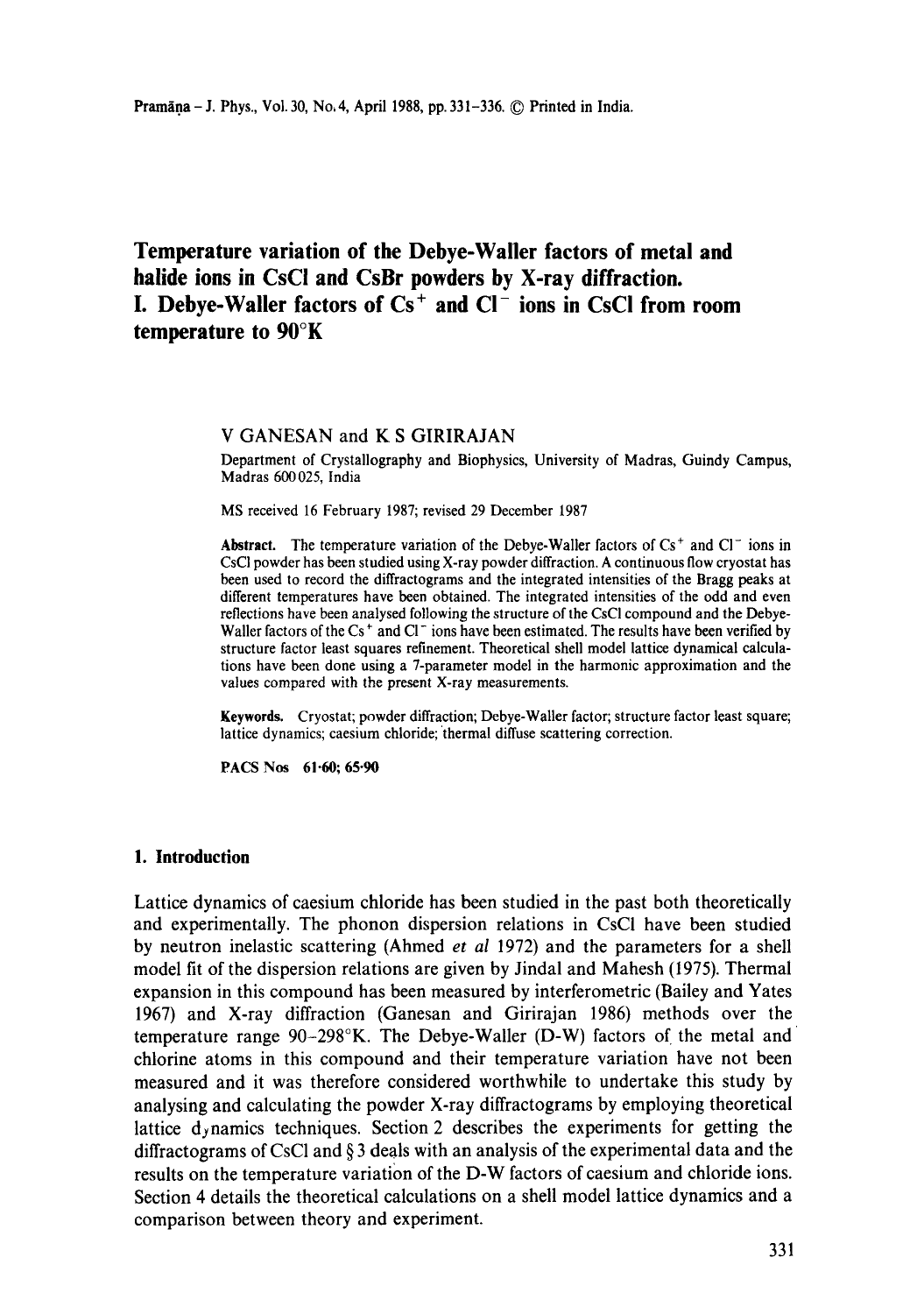## **2. Experimental details**

Srinivasan and Girirajan (1982) had earlier described a continuous flow cryostat to record powder diffractogram charts at various temperatures between 78°K and room temperature. This cryostat was used for the present work. Analar pure CsC1 powder (BDH chemicals) was ground to a fine powder and passed through a 325 mesh screen. To improve thermal contact, the slot provided for the sample holder on the copper plate of the cryostat was vacuum-greased and the CsCI powder was filled in the slot and pressed to get a smooth surface.

The cryostat was then assembled and mounted on the centre spindle of the powder diffractometer (YPC 50 NM) for which the cryostat was designed. The sample was centred using an adjustable mount. The chamber was evacuated (vacuum better than  $10^{-4}$  torr) before starting the experiment. Copper  $K_a$  radiation was used with nickel filter. Diffractograms of the various Bragg reflections were recorded using a speed of rotation of the specimen of  $1/4^{\circ}$  per minute. The diffractograms were recorded at six different temperatures between RT and  $90^\circ K$  and at each temperature atleast two to three times to check reproducibility.

## **3. Analysis of experimental data**

CsCI is one of the simplest inorganic compounds which crystallizes in the Pm3m structure. The integrated intensity of the Bragg peaks at each recorded temperature was obtained by measuring the areas occupied by each Bragg peak. These areas (A) of the different Bragg reflections were corrected for Lorentz-polarization  $[L_n=$  $(1 + \cos^2 2\theta)/(2 \sin^2 \theta \cos \theta)$ , where  $\theta$  is the Bragg angle by dividing the uncorrected areas by the product of the multiplicity (m) of hkl and  $L_p$ . The square root of  $A/mL_p$  thus obtained gives the observed structure factors  $(F_o^T)$  at any temperature T. The values of  $F_o^T$  for any Bragg reflection at any temperature of measurement T are related to the atomic scattering factors  $f_n$  (corrected for anomalous disperson wherever necessary) of the atoms constituting the compound, the position  $x_n$ ,  $y_n$ ,  $z_n$  of the atoms in the crystal lattice, the D-W factor of the atoms  $B_n$  and the Bragg angle of *hkl* by the following equation

$$
F_o^T = K \sum_{n=1}^{2} f_n \exp \left[ 2\pi i (hx_n + ky_n + lz_n) \right] \cdot \exp \left[ -B_n \frac{\sin^2 \theta}{\lambda^2} \right],
$$
 (1)

where  $K$  is a constant scale factor and the summation is over the number of atoms present in the crystal, which in the present case is 2. Dividing the total number of reflections into odd and even depending on whether  $h + k + l$  is odd or even and noting the position of the caesium atom (000) and the chlorine atom  $(1/2 \frac{1}{2} \frac{1}{2})$  the structure factors  $F_o^T$  for odd and even reflections can be written as

$$
Q(\text{odd}) = K \left[ f_{\text{Cs}} + \exp \left( -B_{\text{Cs}} + \frac{\sin^2 \theta}{\lambda^2} \right) - f_{\text{Cl}} - \exp \left( -B_{\text{Cl}} - \frac{\sin^2 \theta}{\lambda^2} \right) \right]
$$
(2)

$$
Q(\text{even}) = K \left[ f_{\text{Cs}} + \exp \left( -B_{\text{Cs}} + \frac{\sin^2 \theta}{\lambda^2} \right) + f_{\text{Cl}} - \exp \left( -B_{\text{Cl}} - \frac{\sin^2 \theta}{\lambda^2} \right) \right].
$$
 (3)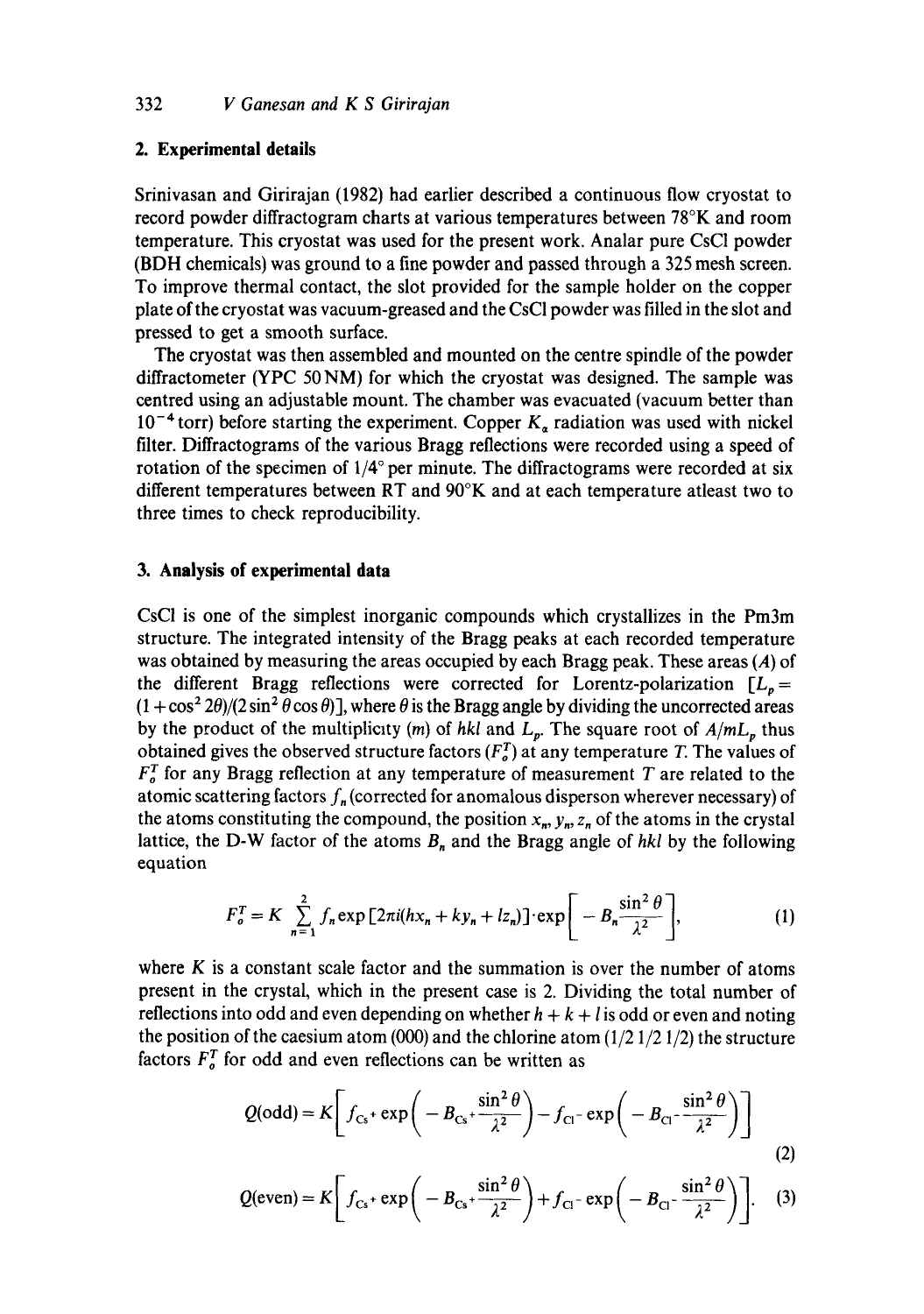By plotting the measured values of  $Q(\text{odd})$  and  $Q(\text{even})$  against sin  $\theta/\lambda$ , one can treat the  $Q'$ s as continuous functions of sin  $\theta/\lambda$ . As a result the following equations can be obtained.

$$
\ln\left(\left[Q(\text{odd}) + Q(\text{even})\right]/2f_{\text{Cs}}\right) = \ln K - B_{\text{Cs}} + \sin^2\theta/\lambda^2,\tag{4}
$$

$$
\ln\left(\left[Q(\text{even}) - Q(\text{odd})\right]/2f_{\text{Cl}}\right) = \ln K - B_{\text{Cl}} \cdot \sin^2\theta/\lambda^2. \tag{5}
$$

The left side plots of (4) and (5) against (sin<sup>2</sup> $\theta/\lambda^2$ ), give the values of  $B_{c<sub>5</sub> +}$  and  $B_{c<sub>1</sub> -}$  at any temperature of measurement. The values thus obtained can be verified by subjecting these observed structure factors to regular crystallographic refinement procedure. Figures 1 and 2 give sample plots of  $Q(\text{odd})$  and  $Q(\text{even})$  against  $(\sin \theta/\lambda)$  at the two extreme temperatures of measurement (viz) RT and 90°K. Figures 3a to 3d give sample straight line plots at RT and 90°K. Many crystallographic refinement programs are available and we chose the structure factor least squares (SFLS) refinement program to refine the structure factors and verify the results. The thermal expansion results on CsCI in this temperature range reported earlier (Ganesan and Girirajan 1986) provided the correct lattice parameter. The B factors deduced above ignored the correction due to thermal diffuse scattering. However from the  $B$  values so determined the approximate



**Figures 1 and 2.** Plots of Q(even) and Q(odd) vs  $\sin \theta/\lambda$  for CsCl. 1. Room temperature. 2. 90°K.



Figure 3. a, c. Plots of  $\ln [Q(\text{even})+Q(\text{odd})]/2f_{Cs}$ <sup>+</sup>  $v\sin^2\theta/\lambda^2$  for CsCl. **b, d.** Plots of  $\ln [Q(\text{even}) - Q(\text{odd})]/2f_{Cl}$  vs sin<sup>2</sup>  $\theta/\lambda^2$  for CsCl.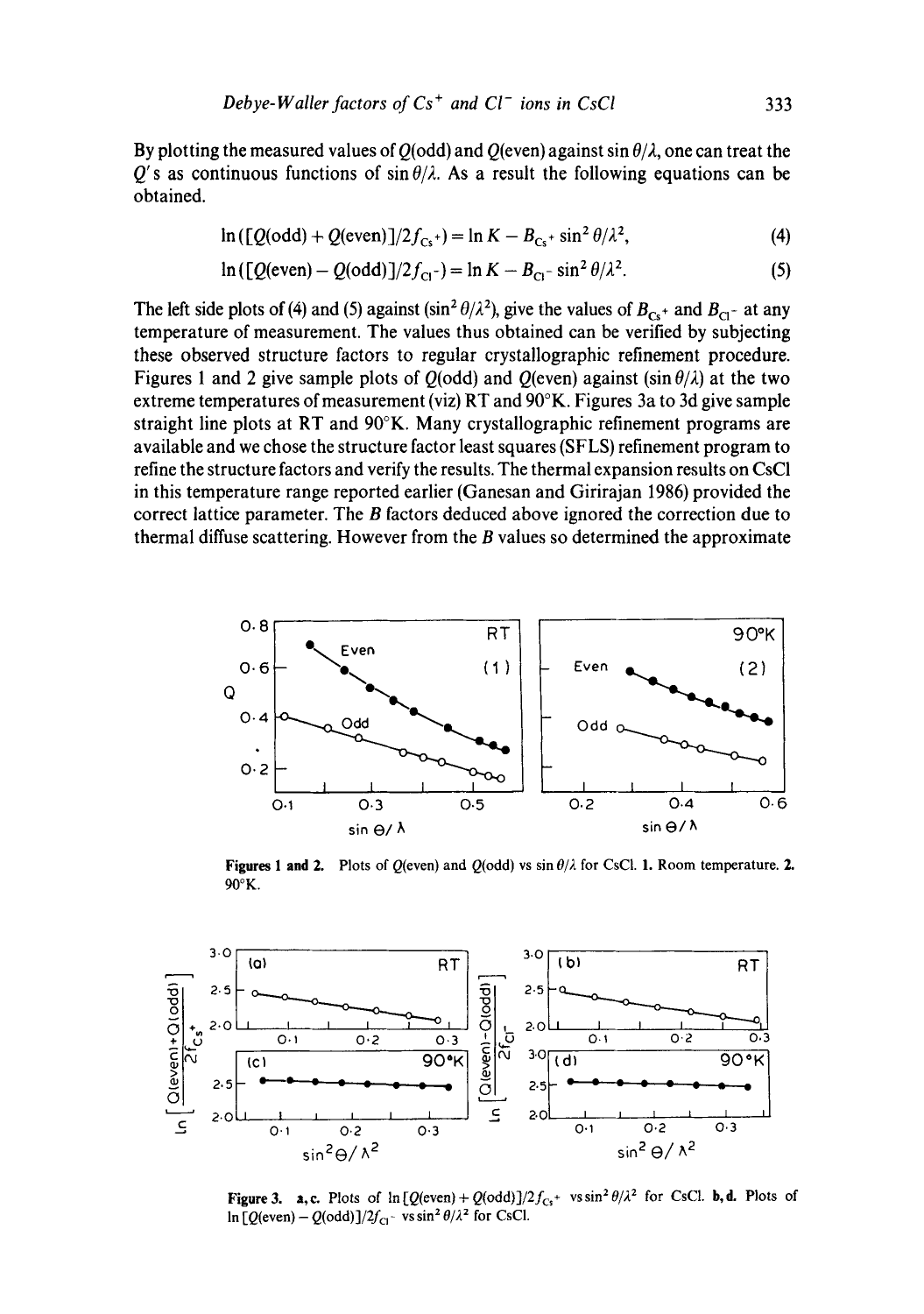correction for the first order thermal diffuse scattering (Chipman and Paskin 1959) can be obtained as

$$
\sigma_{hkl} = (4\pi/3)^{1/3} (a/\lambda^3) (\Phi/2) B \cos \theta_{hkl} \sin^2 \theta_{hkl},
$$
 (6)

where a is the lattice parameter,  $\lambda$  is the weighted average of X-ray wavelength, B is the overall value obtained from the initial Wilson plot, and  $\Phi$  is the background line covering a range of  $2^{\circ}$  (0.035 radian) on the diffractometer tracing. After applying this correction to measured intensities the analysis can be redone to give refined values of the B factors. The final R factor is  $\langle 6 \rangle$  for all temperatures of measurement.

## **4. Theoretical calculations of B-factors in CsCI using the shell model**

The phonon dispersion relations in CsCI have been measured by Ahmed *et al* (1972). Theoretical lattice dynamical calculations have been done by several authors using different models iike the point ion model (Sharan and Tiwari 1964), the five-parameter shell model (Srivastava and Dayal 1967; Haridasan and Krishnamurthy 1968), the nine-parameter shell model (Carabatos and Prevot 1972), the modified rigid ion model (Vetelino *et a11973),* the deformation dipole model (Agarwal and Hardy 1974) and the three-body force shell model (Lal and Verma 1972). All these models reproduce the phonon dispersion relations reasonably well. Jindal and Mahesh (1975) used the both ion-polarizable simple shell model and calculated the phonon dispersion relations and temperature variation of the D-W factors in the temperature range 296°K to 573°K. The agreement between theory and experiment quoted by them for the D-W factors of caesium and chlorine atoms is good and the same model was used for the present calculations. A Fortran program was written for the IBM 1130 computer to calculate  $\langle \cdot, \cdot \rangle$  /  $\langle \cdot, \cdot \rangle$  /  $\langle \cdot, \cdot \rangle$ the phonon normal mode frequencies  $v\begin{pmatrix} 1 \\ j \end{pmatrix}$  and the eigenvectors  $e\begin{pmatrix} \mu \\ j \end{pmatrix}$  in the harmonic approximation. The D-W factors for ion type  $\mu$  is given by

$$
B_{\mu} = (2\pi/3) \frac{\hbar}{Nm(\mu)} \sum_{q,j,\alpha} \frac{\left| e_{\alpha} \left( \mu \begin{vmatrix} q \\ j \end{vmatrix} \right) \right|^2}{\nu \begin{pmatrix} q \\ j \end{pmatrix}} \left[ 2n \begin{pmatrix} q \\ j \end{pmatrix} + 1 \right],
$$
(7)

where  $N$  is the number of equally distributed wave vectors  $q$  in the Brillouin zone for which calculations are made,  $m(\mu)$  is the mass of ion  $\mu$ , i is the branch index,  $\alpha$  the component index and

$$
n\binom{q}{j} = \left[ \exp\left(\frac{hv\binom{q}{j}}{k_B T}\right) - 1 \right]^{-1} \tag{8}
$$

where h is the Planck's constant and  $k_B$  the Boltzmann's constant.

The temperal  $\ldots$  ariation of the D-W factors was calculated using the above equations in the harmonic approximation in which the frequencies of the lattice modes are assumed to be independent of the temperature.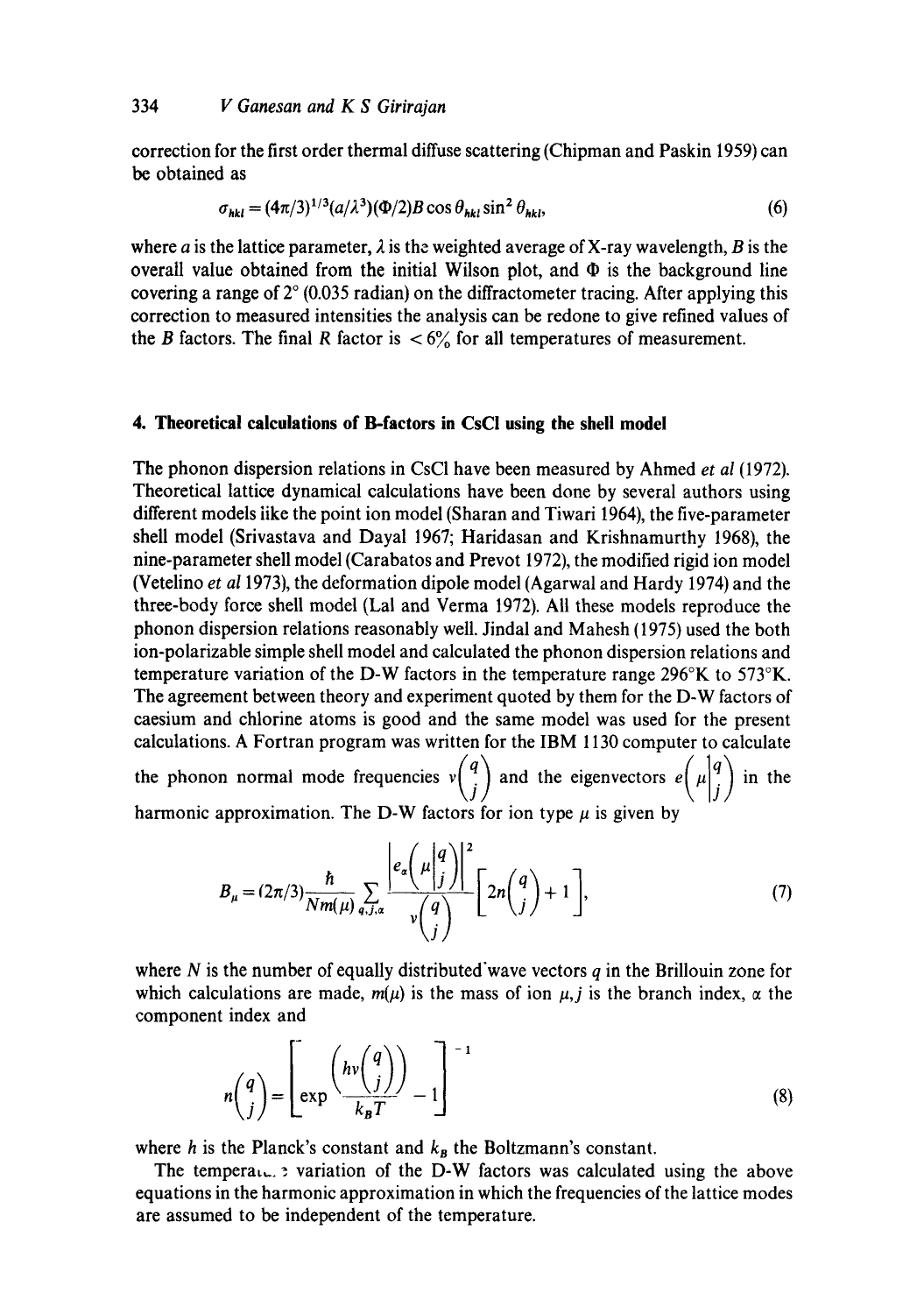| Temperature | Warren's<br>method |          | <b>SFLS</b><br>(without TDS) |          | <b>SFLS</b><br>(with TDS) |          | Theory   |        |
|-------------|--------------------|----------|------------------------------|----------|---------------------------|----------|----------|--------|
|             | $Cs^+$             | $Cl^-$   | $Cs^+$                       | $Cl^-$   | $Cs^+$                    | $Cl^{-}$ | $Cs^+$   | $Cl^-$ |
| $90-0$      | 0.43               | 0.46     | 0.44(2)                      | 0.50(6)  | 0.40(2)                   | 0.50(7)  | 0.40     | 0.51   |
| $101 - 0$   | 0.47               | 0.50     | 0.44(2)                      | 0.61(7)  | 0.41(2)                   | 0.54(8)  | 0.50     | 0.61   |
| 125.8       | 0.51               | 0.55     | 0.71(3)                      | 0.76(0)  | 0.58(3)                   | 0.60(0)  | 0.61     | 0.72   |
| $166 - 1$   | 0.85               | 0.88     | 0.80(3)                      | 0.83(10) | 0.69(2)                   | 0.81(9)  | 0.80     | 0.91   |
| $200-2$     | 0.94               | 0.98     | 0.93(2)                      | 1.10(0)  | 0.92(3)                   | 1.08(0)  | 0.96     | $1-00$ |
| $230-8$     | 1.06               | $1 - 07$ | $1-01(2)$                    | 1.12(7)  | 0.99(2)                   | 1.16(6)  | $1 - 10$ | $1-23$ |
| $258 - 7$   | $1-19$             | $1-22$   | 117(2)                       | 1.29(9)  | 1.10(1)                   | 1.11(5)  | 1.23     | 1.37   |
| 298.0       | 1.44               | 1.53     | 1.43(2)                      | 1.54(8)  | 1.37(2)                   | 1.38(8)  | $1-41$   | 1.57   |

**Table 1.** Temperature variation (°K) of the Debye-Waller ( $\AA$ <sup>2</sup>) factors of Cs<sup>+</sup> and Cl<sup>-</sup> in CsC1.

TDS, thermal diffuse scattering; ESDs are given in parantheses.



**Figure 4a, b.** Temperature variation of the B factors for  $Cs<sup>+</sup>$  ion and Cl<sup>-</sup> ion respectively in CsCI. Dots represent the experimental points and the line represents the theory.

Table 1 compares the experimental values of the temperature variation of the D-W factors of  $Cs^+$  and  $Cl^-$  in CsCl with the theoretically calculated values using the shell model lattice dynamics. Figure 4 gives a graphical display of this comparison.

In the present study the isotropic temperature factors for  $Cs<sup>+</sup>$  and  $Cl<sup>-</sup>$  in CsCl have been measured using powder X-ray diffraction over the temperature range 90°K to 298°K. The agreement between theory and experiment is found to be good.

#### **References**

Agarwal B S and Hardy J R 1974 *Solid State Commun.* 14 1038 Ahmed A A Z, Smith H G, Wakabayashi N and Wilkinson M K 1972 *Phys. Rev. !}6* 3956